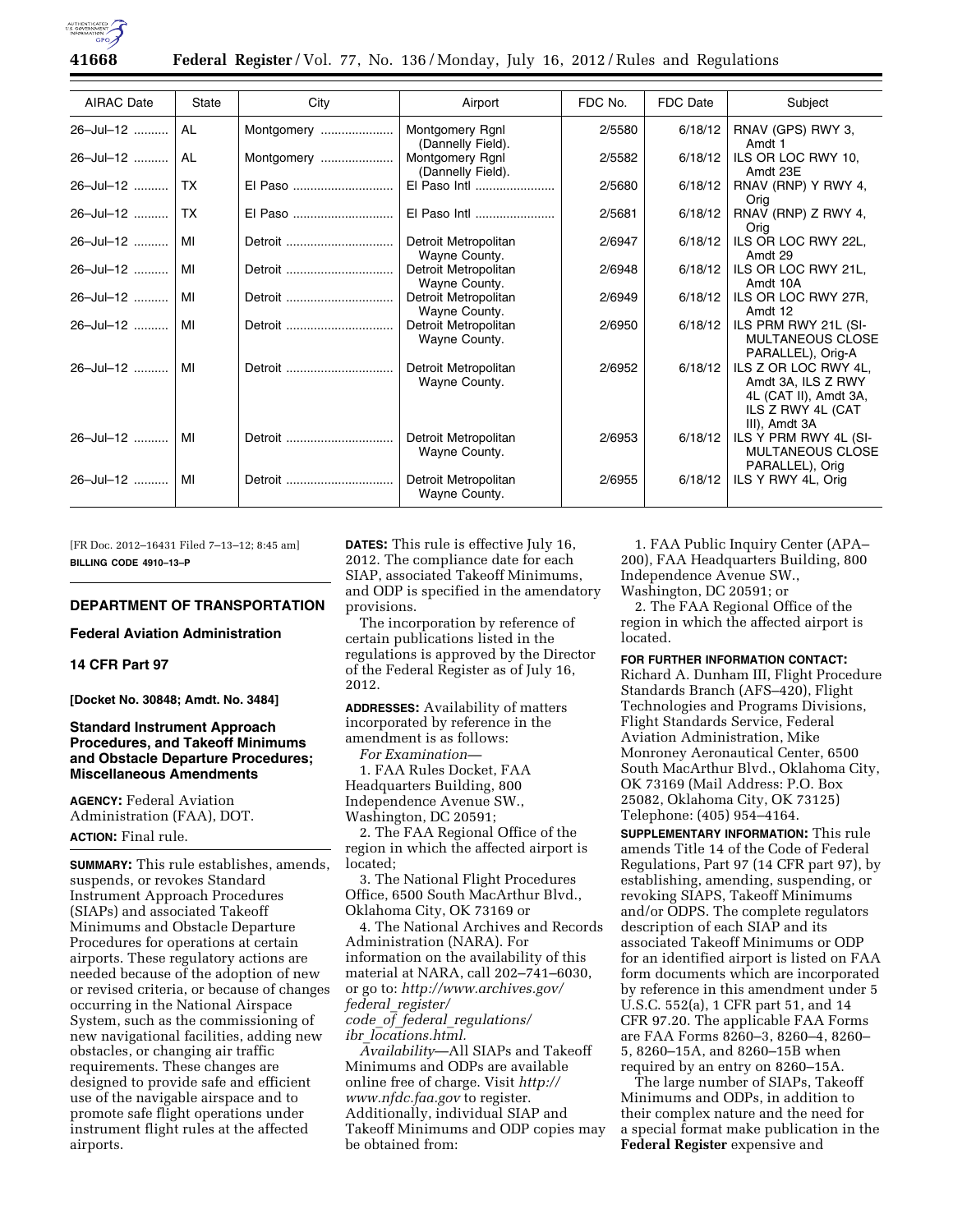impractical. Furthermore, airmen do not use the regulatory text of the SIAPs, Takeoff Minimums or ODPs, but instead refer to their depiction on charts printed by publishers of aeronautical materials. The advantages of incorporation by reference are realized and publication of the complete description of each SIAP, Takeoff Minimums and ODP listed on FAA forms is unnecessary. This amendment provides the affected CFR sections and specifies the types of SIAPs and the effective dates of the, associated Takeoff Minimums and ODPs. This amendment also identifies the airport and its location, the procedure, and the amendment number.

#### **The Rule**

This amendment to 14 CFR part 97 is effective upon publication of each separate SIAP, Takeoff Minimums and ODP as contained in the transmittal. Some SIAP and Takeoff Minimums and textual ODP amendments may have been issued previously by the FAA in a Flight Data Center (FDC) Notice to Airmen (NOTAM) as an emergency action of immediate flight safety relating directly to published aeronautical charts. The circumstances which created the need for some SIAP and Takeoff Minimums and ODP amendments may require making them effective in less than 30 days. For the remaining SIAPS and Takeoff Minimums and ODPS, an effective date at least 30 days after publication is provided.

Further, the SIAPs and Takeoff Minimums and ODPS contained in this amendment are based on the criteria contained in the U.S. Standard for Terminal Instrument Procedures (TERPS). In developing these SIAPS and Takeoff Minimums and ODPs, the TERPS criteria were applied to the conditions existing or anticipated at the affected airports. Because of the close and immediate relationship between these SIAPs, Takeoff Minimums and ODPs, and safety in air commerce, I find that notice and public procedures before adopting these SIAPS, Takeoff Minimums and ODPs are impracticable and contrary to the public interest and, where applicable, that good cause exists for making some SIAPs effective in less than 30 days.

## **Conclusion**

The FAA has determined that this regulation only involves an established body of technical regulations for which frequent and routine amendments are necessary to keep them operationally current. It, therefore—(1) Is not a ''significant regulatory action'' under Executive Order 12866; (2) is not a

''significant rule '' under DOT Regulatory Policies and Procedures (44 FR 11034; February 26, 1979); and (3) does not warrant preparation of a regulatory evaluation as the anticipated impact is so minimal. For the same reason, the FAA certifies that this amendment will not have a significant economic impact on a substantial number of small entities under the criteria of the Regulatory Flexibility Act.

#### **List of Subjects in 14 CFR Part 97**

Air Traffic Control, Airports, Incorporation by reference, and Navigation (air).

Issued in Washington, DC, on June 22, 2012.

## **John Duncan,**

*Deputy Director, Flight Standards Service.* 

## **Adoption of the Amendment**

Accordingly, pursuant to the authority delegated to me, Title 14, Code of Federal Regulations, Part 97 (14 CFR part 97) is amended by establishing, amending, suspending, or revoking Standard Instrument Approach Procedures and/or Takeoff Minimums and/or Obstacle Departure Procedures effective at 0902 UTC on the dates specified, as follows:

# **PART 97—STANDARD INSTRUMENT APPROACH PROCEDURES**

■ 1. The authority citation for part 97 continues to read as follows:

**Authority:** 49 U.S.C. 106(g), 40103, 40106, 40113, 40114, 40120, 44502, 44514, 44701, 44719, 44721–44722.

■ 2. Part 97 is amended to read as follows:

# *Effective 26 JULY 2012*

- Montgomery, AL, Montgomery Rgnl (Dannelly Field), Takeoff Minimums and Obstacle DP, Amdt 2
- Camden, AR, Harrell Field, VOR/DME RWY 1, Amdt 10
- Tucson, AZ, Tucson Intl, Takeoff Minimums and Obstacle DP, Amdt 5
- Santa Ana, CA, John Wayne Airport-Orange County, LOC BC RWY 1L, Amdt 11
- Dover/Cheswold, DE, Delaware Airpark, RNAV (GPS) RWY 9, Amdt 2
- Dover/Cheswold, DE, Delaware Airpark, RNAV (GPS) RWY 27, Amdt 1
- Dover/Cheswold, DE, Delaware Airpark, VOR RWY 27, Amdt 6B
- Pensacola, FL, Pensacola Gulf Coast Rgnl, ILS OR LOC RWY 17, Amdt 14
- Pensacola, FL, Pensacola Gulf Coast Rgnl, NDB RWY 35, Amdt 17
- Pensacola, FL, Pensacola Gulf Coast Rgnl, RNAV (GPS) RWY 8, Amdt 2
- Pensacola, FL, Pensacola Gulf Coast Rgnl, RNAV (GPS) RWY 17, Amdt 2
- Pensacola, FL, Pensacola Gulf Coast Rgnl, RNAV (GPS) RWY 26, Amdt 2
- Pensacola, FL, Pensacola Gulf Coast Rgnl, RNAV (GPS) RWY 35, Amdt 2
- Pensacola, FL, Pensacola Gulf Coast Rgnl, Takeoff Minimums and Obstacle DP, Amdt 1
- Pensacola, FL, Pensacola Gulf Coast Rgnl, VOR RWY 8, Amdt 4
- Augusta, GA, Augusta Rgnl at Bush Field, ILS OR LOC RWY 17, Amdt 9
- Augusta, GA, Augusta Rgnl at Bush Field, ILS OR LOC RWY 35, Amdt 28
- Augusta, GA, Augusta Rgnl at Bush Field, RNAV (GPS) RWY 17, Amdt 2
- Augusta, GA, Augusta Rgnl at Bush Field, RNAV (GPS) RWY 26, Amdt 1
- Augusta, GA, Augusta Rgnl at Bush Field, RNAV (GPS) RWY 35, Amdt 2
- Augusta, GA, Augusta Rgnl at Bush Field, RNAV (GPS) Y RWY 8, Amdt 1
- Augusta, GA, Augusta Rgnl at Bush Field, RNAV (GPS) Z RWY 8, Orig
- Augusta, GA, Augusta Rgnl at Bush Field, Takeoff Minimums and Obstacle DP, Amdt 14
- Augusta, GA, Augusta Rgnl at Bush Field, VOR/DME RWY 17, Amdt 4
- Griffin, GA, Griffin-Spalding County, GPS RWY 14, Orig-B, CANCELED
- Griffin, GA, Griffin-Spalding County, GPS RWY 32, Orig-B, CANCELED
- Griffin, GA, Griffin-Spalding County, NDB RWY 32, Orig-B, CANCELED
- Griffin, GA, Griffin-Spalding County, RNAV (GPS) RWY 14, Orig
- Griffin, GA, Griffin-Spalding County, RNAV (GPS) RWY 32, Orig
- Griffin, GA, Griffin-Spalding County, Takeoff Minimums and Obstacle DP, Amdt 1
- Swainsboro, GA, East Georgia Regional, ILS OR LOC/DME RWY 14, Amdt 1
- Swainsboro, GA, East Georgia Regional, NDB RWY 14, Amdt 2
- Swainsboro, GA, East Georgia Regional, RNAV (GPS) RWY 14, Amdt 1A
- Swainsboro, GA, East Georgia Regional, RNAV (GPS) RWY 32, Amdt 2
- Swainsboro, GA, East Georgia Regional, Takeoff Minimums and Obstacle DP, Amdt 2
- Swainsboro, GA, Emanuel County, VOR/ DME–A, Amdt 3, CANCELED
- Tifton, GA, Henry Tift Myers, ILS OR LOC RWY 33, Amdt 1
- Clinton, IA, Clinton Muni, RNAV (GPS) RWY 32, Amdt 1
- Indianapolis, IN, Indianapolis Metropolitan, VOR RWY 33, Amdt 10
- Louisville, KY, Louisville Intl-Standiford Field, RNAV (RNP) Z RWY 17L, Orig
- Louisville, KY, Louisville Intl-Standiford Field, RNAV (RNP) Z RWY 17R, Orig
- Louisville, KY, Louisville Intl-Standiford Field, RNAV (RNP) Z RWY 35L, Amdt 1
- Louisville, KY, Louisville Intl-Standiford
- Field, RNAV (RNP) Z RWY 35R, Orig Paducah, KY, Barkley Rgnl, ILS OR LOC RWY 4, Amdt 10
- Benton Harbor, MI, Southwest Michigan
- Rgnl, ILS OR LOC RWY 28, Amdt 8 Benton Harbor, MI, Southwest Michigan
- Rgnl, RNAV (GPS) RWY 28, Amdt 2 Detroit, MI, Detroit Metropolitan Wayne
- County, ILS OR LOC RWY 3R, ILS RWY 3R (CAT II), ILS RWY 3R (CAT III), Amdt 15C
- Detroit, MI, Detroit Metropolitan Wayne County, ILS OR LOC RWY 27L, Amdt 3A
- Detroit, MI, Detroit Metropolitan Wayne County, ILS PRM RWY 3R, ILS PRM RWY